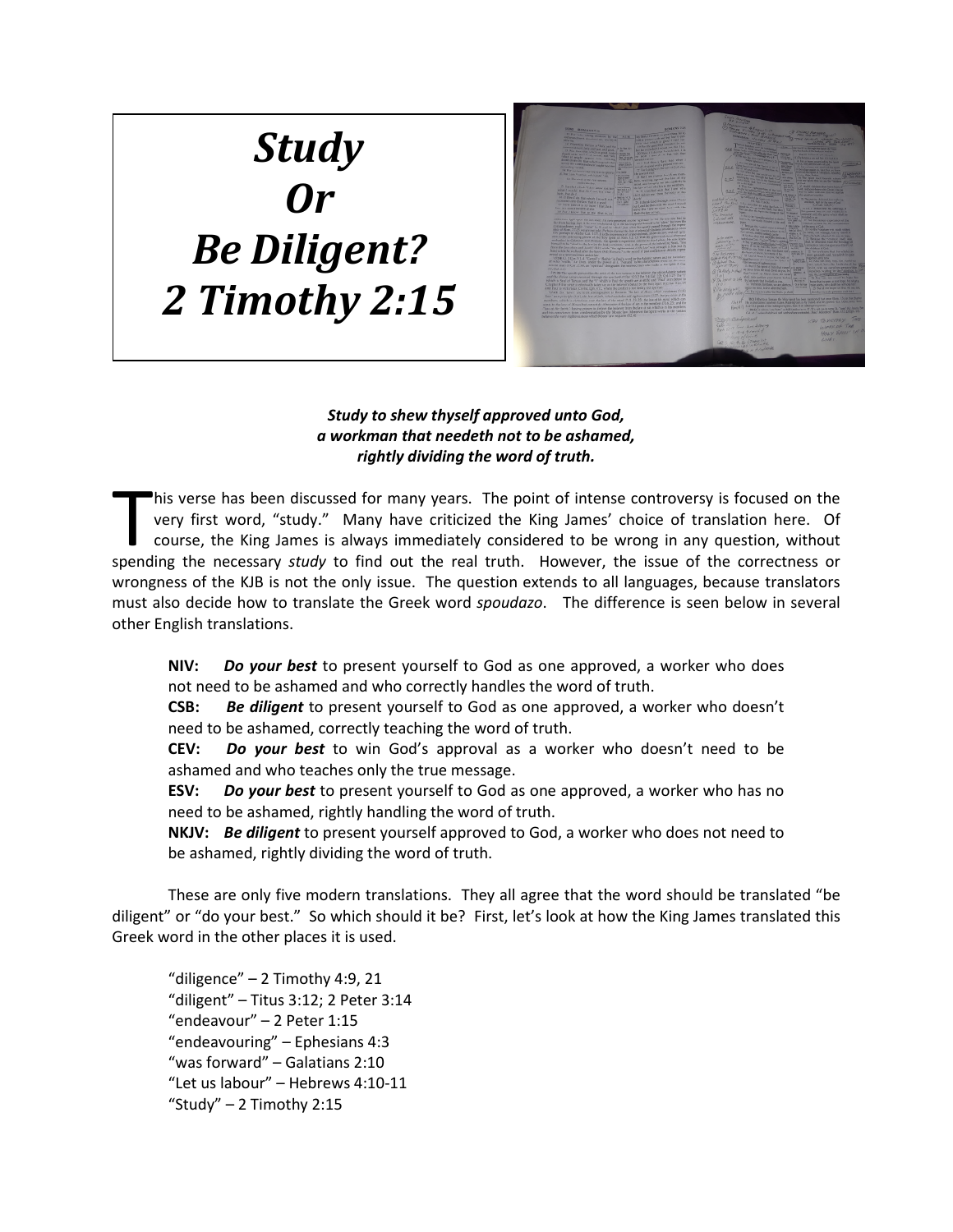Several things should be clear from these examples. First, one meaning of the Greek word is to be diligent. Second, the KJB translators knew this. They translated the same word as "diligence" and "diligent" in the same epistle, 2 Timothy. Third, that should tell you they had a reason to translate it differently in 2 Timothy 2:15. In other words, they chose a different word *on purpose and with full knowledge*. It was not a mistake. What could their reason be?

At this point, it would be good to look at some definitions of the Greek word, *spoudazo*.

- to hasten, accelerate, expedite; to use one's endeavours; to be anxious.  $1$
- to be in earnest; to endeavor, to strive, to hasten.  $2^2$
- To be diligent, earnest, or eager … To make every effort to do one's best, to be eager.<sup>[3](#page-2-0)</sup>
- it signifies "to hasten to do a thing, to exert oneself, endeavor, give diligence"  $4$

Here are two older lexicons (1828 and 1832) along with *Vine's* and the *Word Study*. They all say the same thing. All four seem to be in agreement with how the King James translated the Greek word in all, but one place, 2 Timothy 2:15. It seems to mean diligence and earnest endeavor or effort. How do we account for the one difference?

**Remember, a lexicon does not always give us a list of words we are to use in our translations. It gives us the** *meaning* **of the word.** The *meaning* is to be used to *find* the correct target language word that fits the context. It is the same as a definition of a modern word in a dictionary. It is a definition. It may or may not be the word needed.

A translator and anyone who wishes to learn God's word should always consider *the context* of a word when trying to determine its meaning, and what is the best word to use for the target translation.

For example, the context of 2 Timothy 4:9, 21 is different than the context of 2 Timothy 2:15. In chapter four, Paul is expressing his desire that Timothy come to him before winter and come soon. His advice for Timothy is that he *is to be diligent* to do this. The same is true of the advice he gave Titus in Titus 3:12; "be diligent to come unto me." However, the emphasis is a little different in 2 Peter 1:15, 1 Thessalonians 2:17, and Ephesians 4:3. In these passages something was to be attempted, but the ability to accomplish it depended too much on others or other circumstances. So, the word is translated "endeavor," which means "To attempt to gain; to try to effect." <sup>[5](#page-2-1)</sup> The word endeavor fits nicely within the definition of the Greek word. In Galatians 2:10, the KJB uses the word *forward*, which means "Ardent; eager; earnest; violent." <sup>[6](#page-2-2)</sup> The word *forward* also agrees well with the definition of the Greek word and fits the context of Galatians 2:10 nicely. Finally, Hebrews 4:10-11 seems to be talking about qualifying to enter rest. In this regard, the KJB translates the Greek word as "labor." This word labor means *exertion* mentally, physically, or any other way to do work. Again, this agrees well with the definition of the Greek word.

*The particular choice of English term used to translate spoudazo depends on its use in the context.*

The contexts of all other uses of *spoudazo* are different from that in 2 Timothy 2:15. None of the others speak about learning to *"rightly divide the word of truth*." Remember, God inspired the New Testament in Greek. Therefore, *spoudazo* is the word God chose. It is the word that God inspired. Therefore, it is a perfect word of God. The question is whether the word "study" fits within the definitions of this Greek word. If it does, then it is a true and correct translation of the God inspired Greek word.

What is the definition of the English word, *study*?